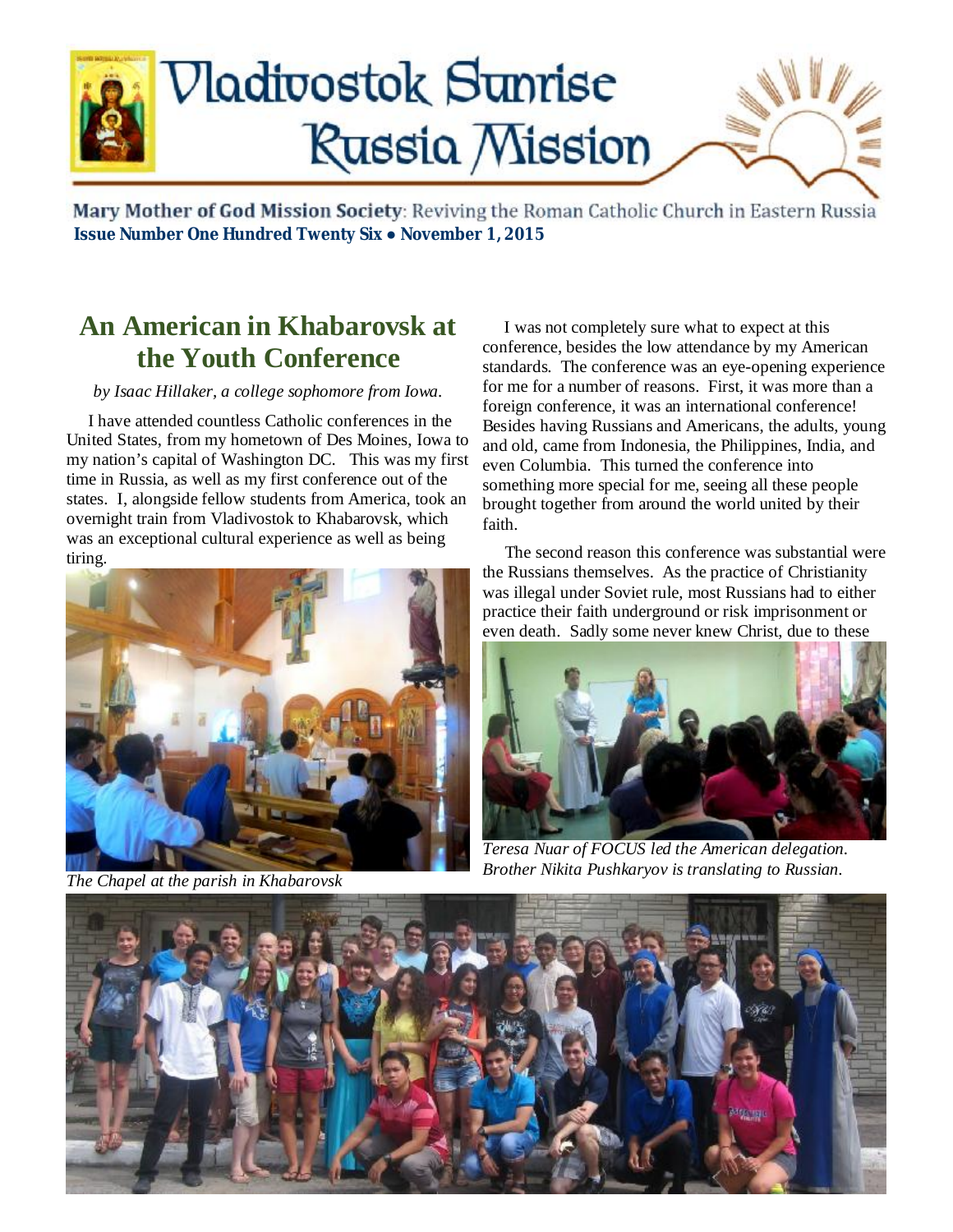laws. Even today, Catholicism in the Russian Far East is small, though it is growing. Being able to share my story with others of my Church, especially others who face daily hardship greater than mine was possibly my favorite part of the conference--meeting and teaching others from around the world, sharing my faith with them, letting them know that they aren't alone, no matter how much their culture says otherwise.

 The third reason was the quality of the speakers. The talks, the group discussions, and the one on one conversations made this conference a genuine pleasure to attend. Subjects such as Theology of the Body and discerning vocations, even though I had heard them before, were brought to new light, as I witnessed others learn them for the first time.

 The fourth and final reason I wish to convey is this: the friends that I have made through Christ, Americans and Russians alike. The wisdom and power of Christ placed me in Russia of all places, and He gave me more friends than any major conference in America ever did. We are all connected by the social media, so we will hopefully stay in close contact.



*Group Discussions were important.* 

 I hope it is possible for me to again attend this conference, whether it is in Khabarovsk or Vladivostok, so long as I do God's will for His people.

| Page 1    |
|-----------|
| Page 2    |
| Page 4    |
| Page 5    |
| Page 6    |
| Page 6    |
| Page 7, 8 |
| Page 8    |
|           |

# **Returning to Lesozavodsk**

*By Teresa Nuar, FOCUS Volunteer* 



 This summer I led a group of college students and fellow FOCUS Missionaries to Far East Russia for the second time. I led the same trip with FOCUS, (The Fellowship of Catholic University Students) last summer and after being so profoundly impacted by our week in Lesozavodsk, I knew I had to go back again this year. Spending a week in Lesozavodsk taught me so much more about love and sacrifice than I could have ever imagined.

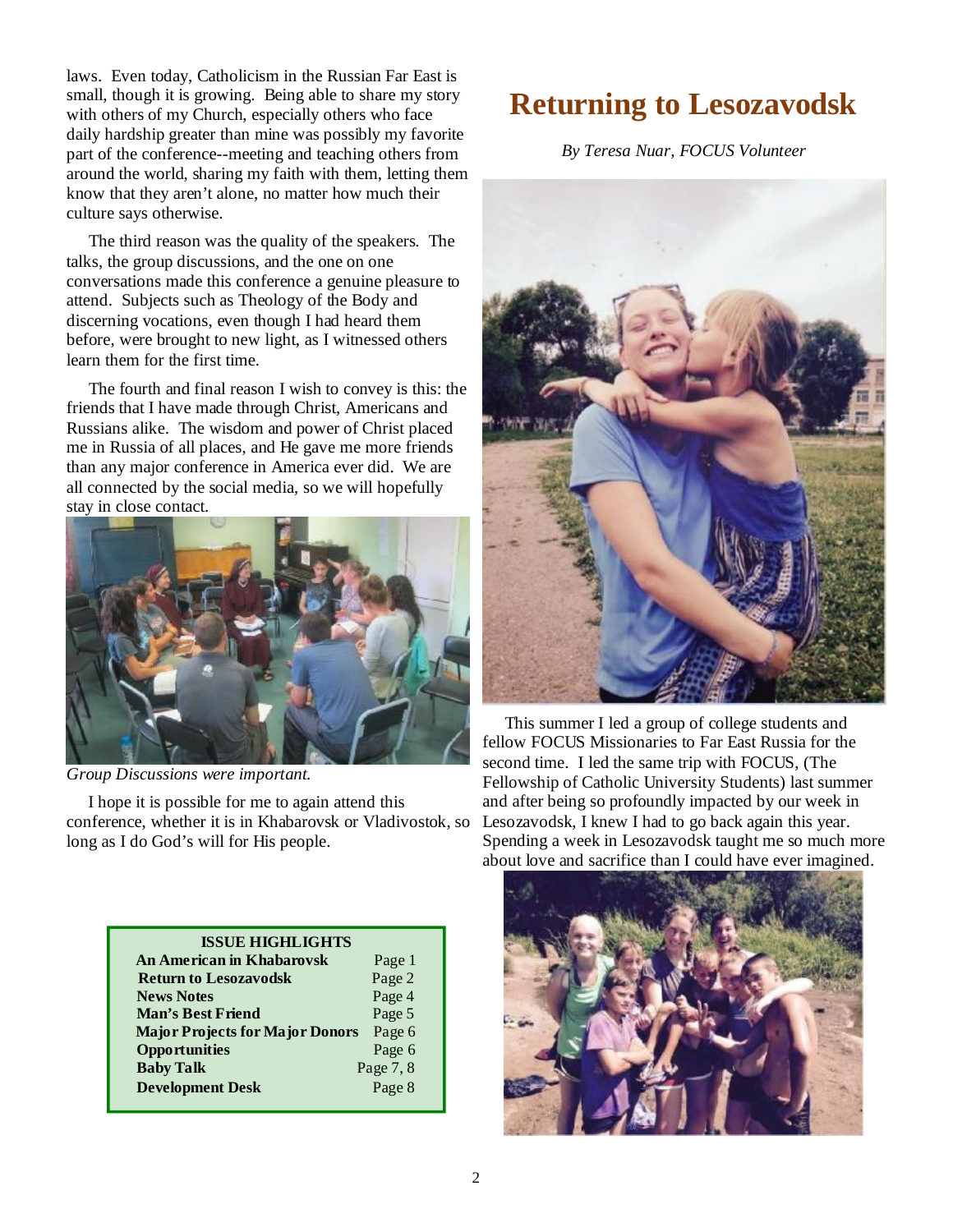Last summer, the week with the kids in Lesozavodsk was a mixture of adventure, joy and sacrifice. I couldn't speak much Russian at all, but that didn't matter to the kids – they still knew that we loved them and we were there to spend time with them. There were mosquitoes, it was hot, and we weren't exactly staying in a resort or anything special, yet none of that mattered! The fact that we were able to show the kids a small part of who God is through our love for them in that short week made everything else completely worth it. It was in that moment when I realized that any sacrifice is made so sweet when you live with love. Love makes everything much sweeter and much easier. No sacrifice is too hard, when you do it with love. Those little rascals captured a special place in my heart, and I knew then, that I would never forget them and that I needed to come back. When we're not there, they usually run wild and free, doing whatever they want all day. However, when we are there with them they know that they can't do those wild things, or else we will send them home. And for as much as they usually do whatever they want, they try so hard to be good for the week we are there, because they love spending time with us too! It was incredible to have that effect on the little rascals, even if it was for such a short time!

 This summer was even better than the last time I was there. Yes, it was still hard, and I was tired for most of the week, but we went to love those kids and tell them stories about God. I remembered most of the kids from last year, and most of them remembered me too. One of the first days we were there, one of the older kids asked me why I had come back again this summer. Being very honest, I told the group of them around me that I had come back because I loved them, and I wanted to see them again. Needless to say, they were taken aback by this. They didn't know how to respond, but they did understand that they were special and important. They probably don't have people tell them that they're special very often.



 Being with those kids for a week taught us so much about love too. It is easy to love your friends and your family, because it is easy, it is usually comfortable, and you can leave when it gets hard. That week stretched us outside of our comfort zones to love the kids even when they were being rascals, not listening, or just fighting amongst each other. And you learned to love your fellow mission members even when you got on each other's nerves. Being stretched by God is always hard, but never impossible, because His grace is always sufficient for us – and it was in remembering these truths that helped me learn and grow as we spent time with the kids all week.

 It was a crazy week with the kids running all over the place, doing crafts, singing songs led by the Sisters, and taking them down to the river, because they had endless amounts of energy! But it was in those moments of personal connections that I know we made a difference in their lives and that they will remember these times for the rest of their lives. People don't remember what you say, as much as they remember that you cared about them. Those kids might not remember anything we told them, but they did know that we travelled halfway around the world to play with them for a week, because we cared about them. And before we left they asked us if we were coming back next year!



**Remember "Mary Mother of God Mission Society" in your will.**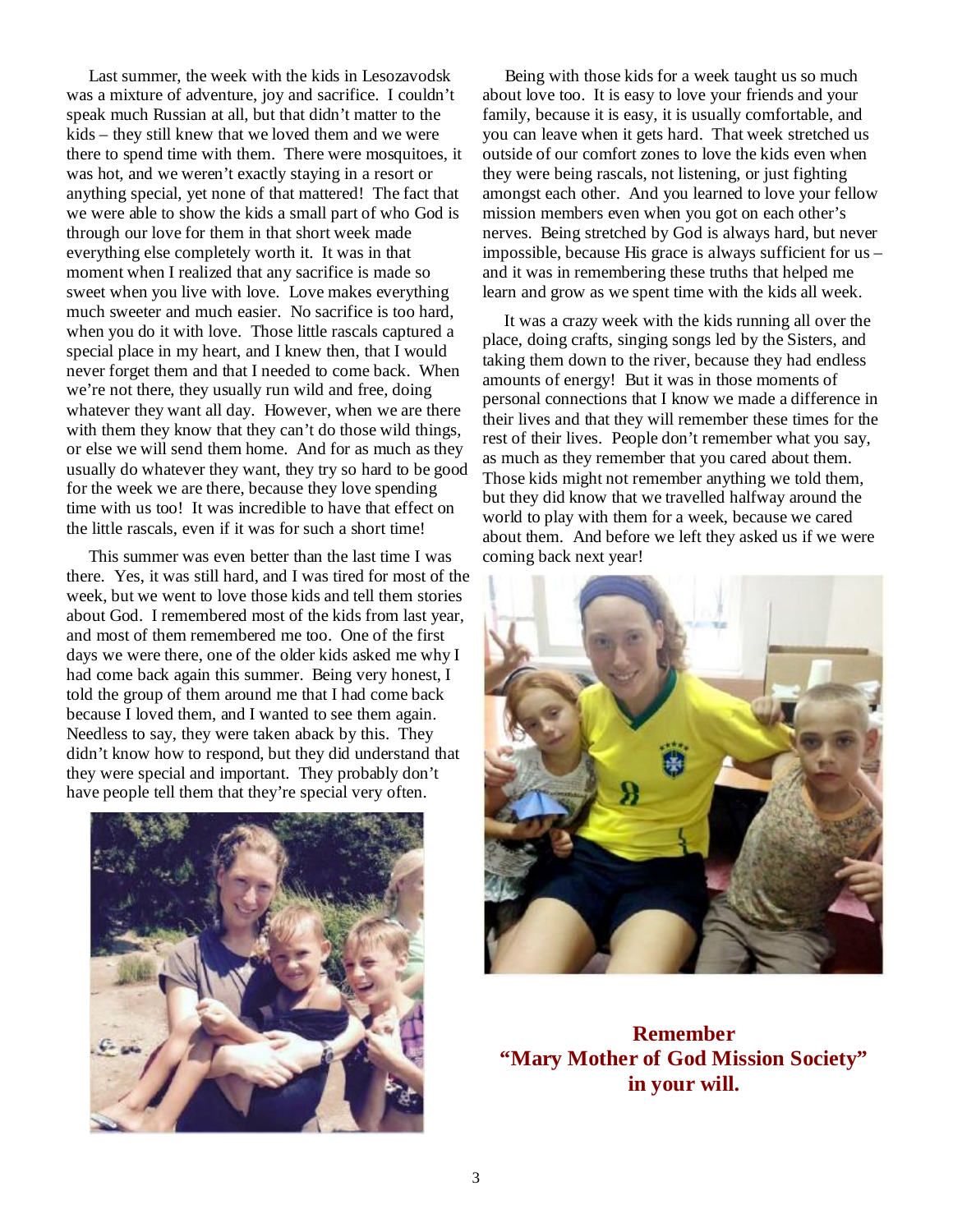# **News Notes**

### *by V Rev Myron Effing, C.J.D.*

● **Construction projects**: Our sisters are working on their convent here in Vladivostok, and so are our sisters in Jakarta! We need to do something for our seminarians in the Philippines. The construction of the new church in Nakhodka is also in progress.

• In Vladivostok our maintenance crew has been busy working on the conversion of our heating system from **fuel oil to gas**, now that LPG gas is available in Vladivostok. We have four furnaces which heat both buildings, the church and the parish center. The furnaces have to be relocated from the church basement to an above-ground area so that the gases can't accumulate. The storage tanks also have to be changed. Gas will be cleaner burning for our city environment, and cheaper to buy. Thank you to the Papal Foundation that we can make this conversion!

● In Indonesia at our **seminarian residence in Maumere** they are putting the finishing touches on the temporary building to house the seminarians which is made of bamboo in the old style of homes before concrete. Congratulations to Fr Inosensius and the seminarians for beginning the new school year in the temporary quarters. With termites and hot, muggy weather, we have to plan on a permanent building, if we can find the funds.



*Making a fence around the temporary seminarians' residence building in Maumere*

*The whole Maumere community with Fr Inosensius Hetu* 



*The dining room/common room in the temporary building in Maumere, Indonesia* 

• The feature article in the journal "Religious Life" (July/August 2015, Vol. XXXIX No. 4) was **written by Sr Maria Stella Whittier, C.J.D.**, a member of our Vladivostok parish. Entitled "On Mission to Russia with Love", the article gives a good summary of our Sisters in Jesus the Lord's history, charism, and their works and plans in Russia and America.



*The logo of the Sisters in Jesus the Lord of Kansas City* 

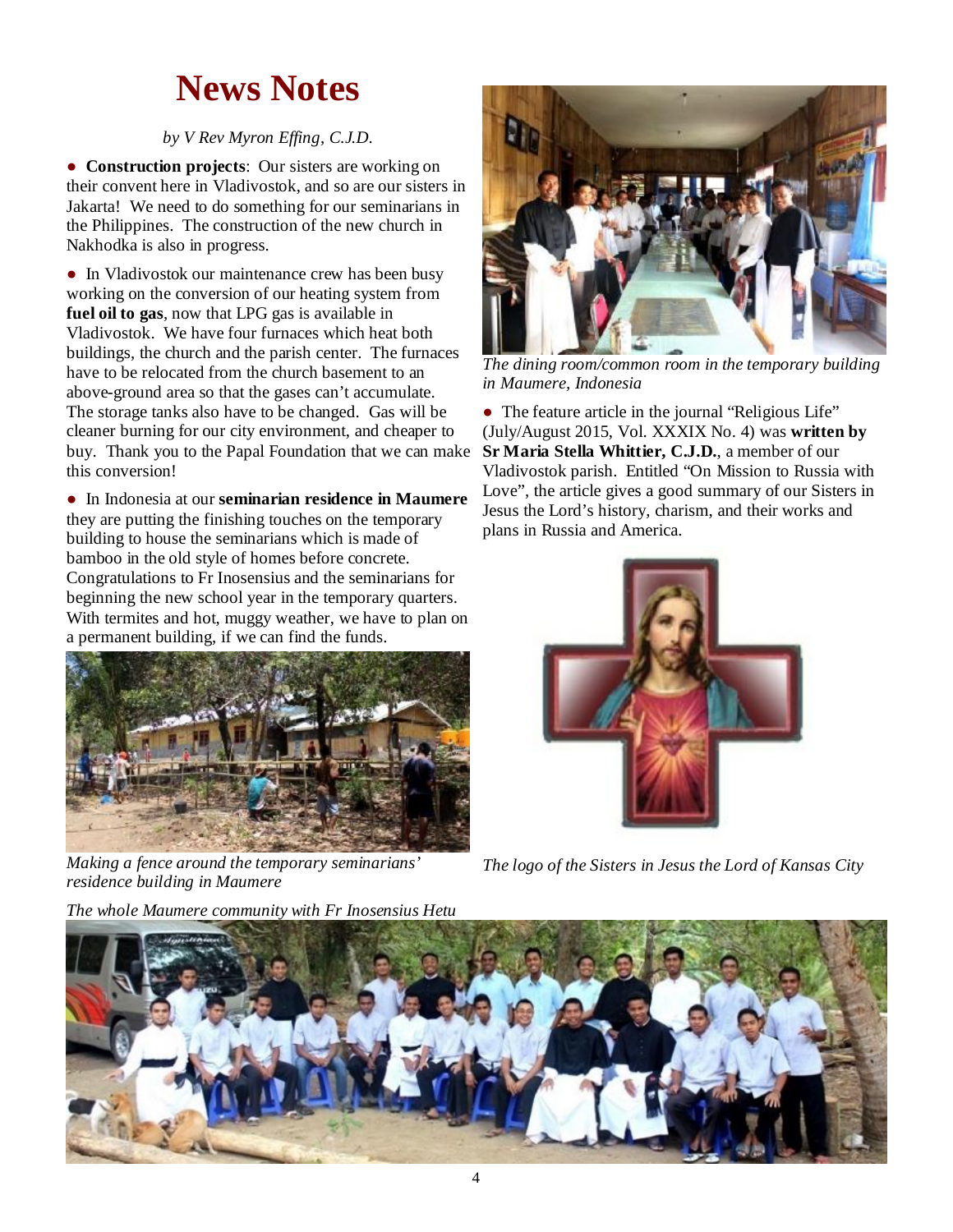### **Man's Best Friend**

 Galina is our parishioner in a distant city. She is in her 80's, and came to the Russian Far East from Poland when she married a Russian soldier. She has not been in Poland since, and has lost track of all her relatives there. All her children have already preceded her in death, and her grandchildren live far away. She is now handicapped, and can't leave her single room 4<sup>th</sup> floor apartment. I usually visit her every month for Holy Communion and the Anointing of the Sick. Her only companions were her telephone and her poodle "Boss". Boss recently died, at 22 years old, and Galina was completely lost without him. She called and said, "Father, please, please bring me a dog to keep me company! I am so bored!" Where to get a dog? I looked in the want ads, and the very first add was for a mini-taxa puppy which anybody could have for free. I knocked on the door and was met by a lady with this adorable little puppy which she simply handed to me. I thought "Druzhok" (Little Friend) would be a good name for him, but when I brought him to Galina she exclaimed with joy and said, "His name will be 'Parol' (Password)." Now she doesn't call on the phone as often—Parol keeps her company! --Fr Myron

● Our **cook Nadezhda** who has been feeding us for nearly 20 years suddenly got a very bad infection and her health went into a downward spiral. She was in intensive care at the Thousand Bed Hospital for weeks here in Vladivostok, and was not expected "to live through the night" at first. Now she is gradually coming out of it. We are hoping and praying for the best. I was glad to be allowed to enter intensive care to anoint her. Soon she will leave the hospital.

● **Brothers receive minor orders. Brother Jacob Dambe**, **CJD**, received the minor orders of lector and acolyte on August 18 at Pastor Bonus Seminary in Pontianak, Indonesia. It is his final year in the seminary, so now we are planning for his ordination to the diaconate and priesthood. Hopefully he is the first of several ordinations to be held in 2016.



*Bishop Augustine of the Pontianak Diocese was the ordaining prelate.* 

**Brothers Edwin Intan, C.J.D., and Harben Forte, C.J.D.**, received their minor orders of Lector and Acolyte on October 4, the Feast of St Francis, together with Capuchin Franciscans in Tagaytay, Philippines where they are living while they study. The brothers enjoy living with the Capuchins, and we are grateful to the Capuchins for taking in our brothers. Congratulations all!



*Brother Harben and Brother Edwin in the Capuchin chapel*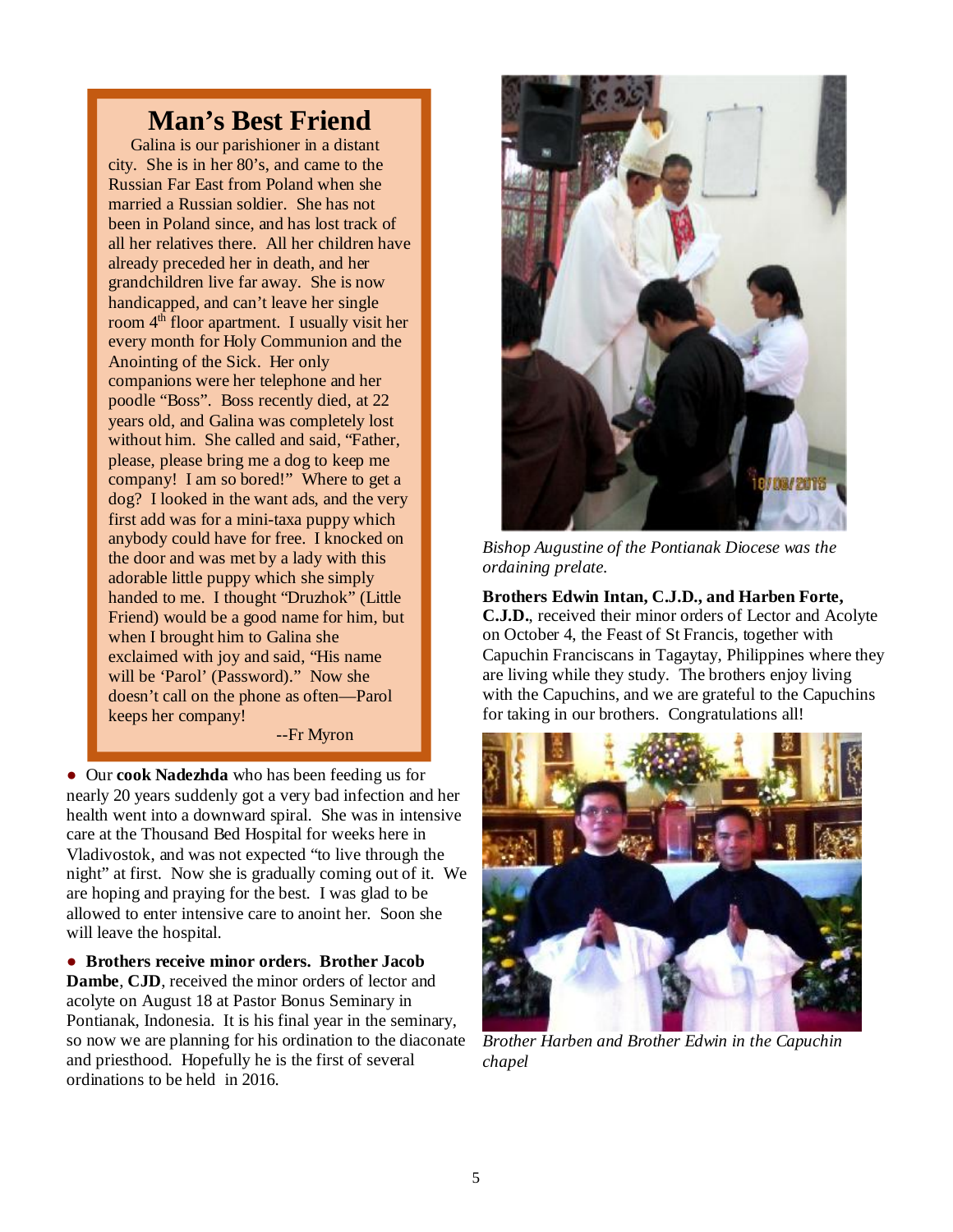## **Major Projects for Major Donors:**

Projects that **still need funding**:

1. A permanent **house for our seminarian** community in Maumere, Indonesia.

2. A permanent **house for our seminarian** community in the Philippines.

3. Repair of the **building on Russian Island** for the convent of our Sisters in Jesus the Lord who are working at the Far Eastern Federal University here in Vladivostok, Russia.

4. Funding to purchase space for our proposed Assisted Living Center for the **elderly in Lesozavodsk**, Russia.

**5.** Repair of the way our **bells** are hung in the steeples in Vladivostok.

# **Opportunities**

♥ Give an eternal gift! **Mass requests** celebrated in Russia may be sent to the mission office for your loved ones or special intentions. Suggested stipend is \$15 per mass.



♥ Does your parish have worn

out **priests' vestments** ready for recycling? Please don't discard them! Our mission revitalizes them into bible and prayer book covers, rosary cases and prayer book markers. These make special gifts. If your parish has vestments or altar clothes you no longer use, we would be very grateful for them. Used vestments still in wearable condition are sent to Russia or passed on to other mission churches.

♥ Might you consider **sponsoring one of our seminarians** for one year or part of a year? You'll receive personal email news and communication from your seminarian. We have been blessed with many faithful vocations to our order of Canons Regular In Jesus The Lord, and our sister order. Each of our seminarians is in need of individuals or groups who can sponsor them through prayer and financial support while in the seminary. The annual cost for 1 seminarian for education, books, transportation, and humble living expenses is \$10,774.

♥ Organize a mission cookbook and/or Russian icon and gift **sale at your parish** for the Christmas season to help

the mission. We will provide the materials! Contact the mission office.

♥ CA and NV please use our free **SHARES card**! SHARES card users have earned an average of \$900 per month for the mission. Thank you! Anyone in CA or NV who shops at Save Mart, Food Maxx, Smart Foods and Lucky's grocery stores can help. It costs you nothing to participate. Present the card at the grocery checkout. Save Mart will donate up to 3% of your grocery bill to the mission! You can hand out cards to your friends and family to use, too.

♥ When shopping Amazon, use Amazon Smile! Mary Mother of God Mission Society will receive 0.5% of your purchase from Amazon. Please see our website [www.vladmission.org](http://www.vladmission.org) for more details on how to sign on.

♥ By popular request, we have an **on-line gift store**! We offer gifts that will remind us of our beautiful Catholic faith in every area of our lives. We've posted a few of the most popular items to begin with and will be adding more media and gifts regularly. Thank you for your interest and support in developing this project. All proceeds benefit the mission. Find our store at [www.store.vladmission.org.](http://www.store.vladmission.org) Like us on **FACEBOOK Gifts of Faith/Modesto** 

♥ Remember our ever popular *Abundant Blessings Cookbook* as part of your Christmas giving! Proceeds go to our seminarians' education fund and our Women's Support Centers. Diverse and beautifully arranged, our collection of family recipes was submitted from the many cultures and countries of our priests, seminarians, sisters, and families in celebration of our mission's many blessings. Patrons are ordering in multiples and 2<sup>nd</sup> and

3<sup>rd</sup> repeat orders once they try the delicious recipes and see the beautiful layout. Here are some of the distinctive features in our heirloom quality cookbook.

**●** 498 tasteful international recipes tab divided into 8 geographic regions of the recipe's origin - Asia & India,



Australia & South Pacific, Europe, Mediterranean & Africa, Mexico & the Caribbean, Russia, South & Central America, USA & Canada

**●** Beautiful roses and OL of Vladivostok icon adorn the jacket

- **●** Sturdy three ring cover, thickly padded and washable
- **●** 16 pages of cooking helpful hints
- **●** Space for notes and room to add your own recipes
- **●** Personal touch of family stories within recipes
- **●** Pictures pages of our mission family
- **●** Cost: Only \$25 each (includes S/H in continental US)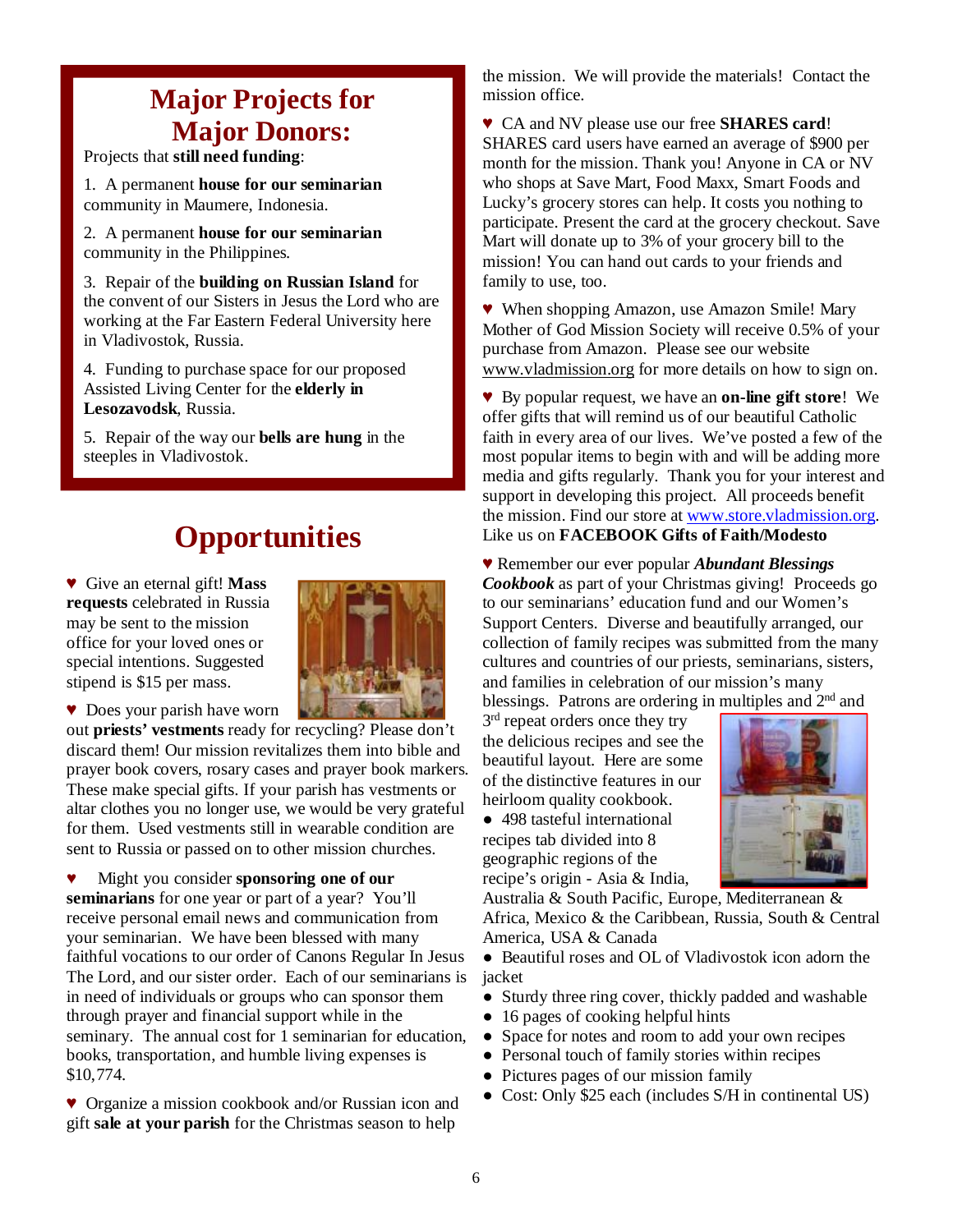#### **Last chance for your FREE BONUS** *Christmas in Vladivostok* **Music CD with each book. Ends Dec. 31st**

For the holidays, here are yummy dessert highlights from each of our international sections:

**Asian and India** - Sticky Banana Cake with Toffee Sauce, Cambodia**,** Sok Maly

**Australia and South Pacific** - Pavlova (Meringue Cake), New Zealand, Kristie Nelson, Modesto, CA

**Europe** – Rugelach (Hanukkah Cream Cheese Cookies) Ashkenaz, Marianne Moran Methuen, MA

**Mediterranean and Africa** – Baklava, Greece, Vicky Trevillyan, Modesto CA

**Mexico and Carribean** – Coconut Kisses Candy, Puerto Rico, Chef Victor M. Collazo, San Juan, Puerto Rico **Russia** – Russian Tea Cakes, Russia, Fr. Dan Lapolla, Ontario, Canada

**South and Central America -** Xipa (Guarani Indian Bread), Paraguay, Kristie Nelson, Modesto CA **USA and Canada** – Chocolate Chinese Noodle Candy, USA, Great Grandma Anna Mae Blackmore, Los Angeles, CA

Order several copies from our website or online store!

### *(Continued from Page Eight)*

with many of their very friendly and professional staff. You may remember reading about the very faithful and effective FOCUS mission teams who have been coming to Vladivostok each summer to participate in the summer youth camps and who have helped create programs for the needs of the children in Lesozovodsk. We are very grateful for FOCUS and the young adults who have greatly helped our mission and the young people of Russia! You can read more about the work of FOCUS and their college and mission ministries at [www.FOCUS.com.](http://www.FOCUS.com)

We're always looking for volunteers who would like to put their talents to use for the mission. Here are a few ways you can get involved and be missionaries right where you are!

**●** Mission speaker – Speak at parishes or ministry meetings about the mission

**●** Conference representative – Distribute literature at Catholic Conferences

**●** Organize fundraisers – make contacts with our sister parishes and help coordinate fundraising activities

**●** Hold a cookbook, icon sale, or other fundraiser at your parish

**●** Ask your pastor to distribute a few copies of our bimonthly newsletter at your parish or request any vestments intended to be discarded.

Of course we provide any training and information you need.

I invite you to contact me at the mission office at 209-408- 0728 or [usoffice@vladmission.org](mailto:usoffice@vladmission.org). I will enjoy speaking with you!

We thank God for our many, many blessings! Have a very blessed Advent and Christmas season. Sincerely, Vicky Trevillyan, National Coordinator



You would be shocked to find out how important our Women's Support Centers are!



Or you could just take the philosophical approach. [Umida born May 18 2015 and